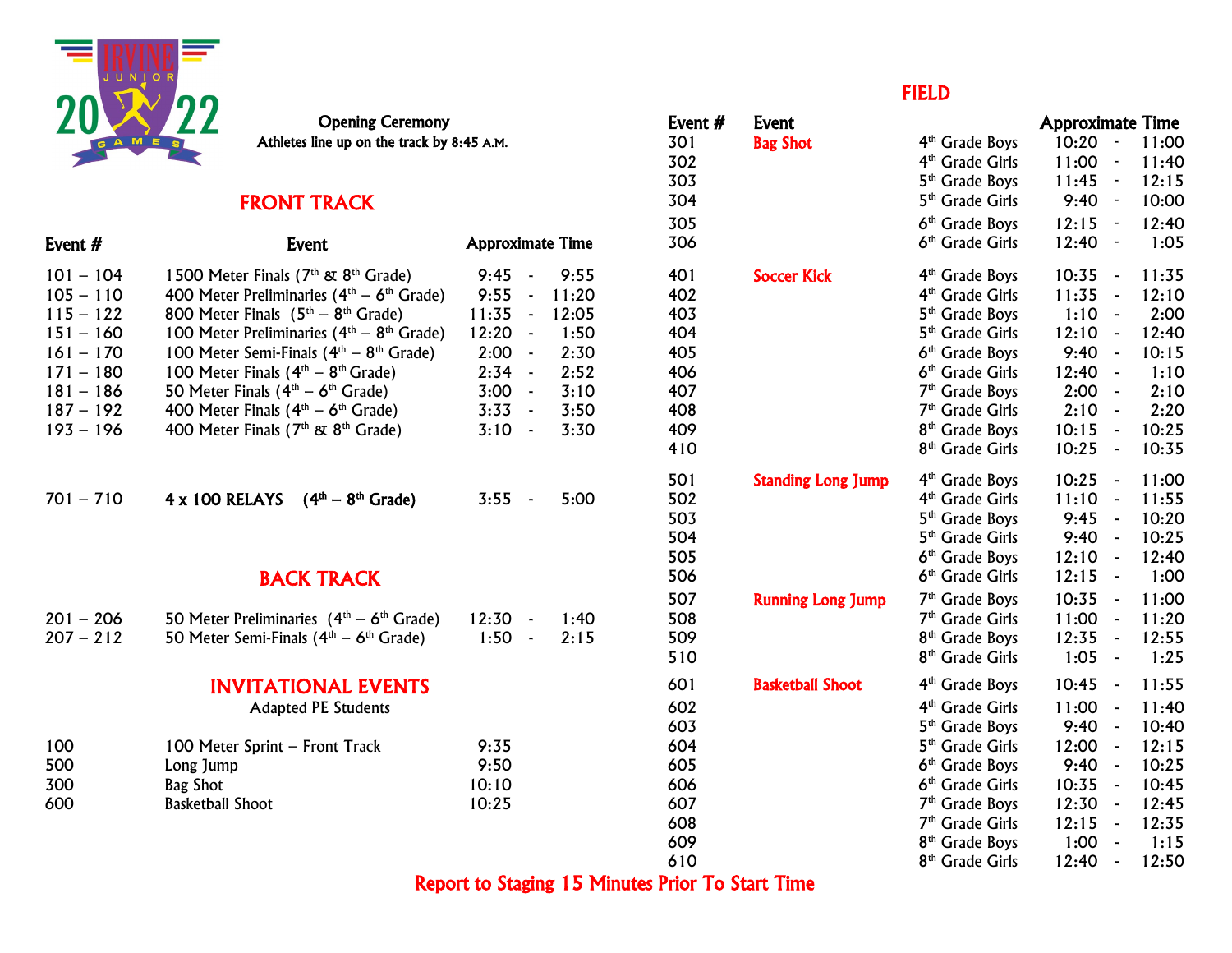## Irvine Junior Games 2022 Event Schedule By Distance, Sprint, Relay and Field Events **Distance**

#### 1500 METER FINAL

| 101 | 7th Grade Boys          | 11             | 9:45 AM   |                       |
|-----|-------------------------|----------------|-----------|-----------------------|
| 102 | <b>7th Grade Girls</b>  | $\overline{2}$ | 9:45 AM   |                       |
| 103 | 8th Grade Boys          | 11             | 9:45 AM   |                       |
| 104 | 8th Grade Girls         | $\overline{7}$ | 9:45 AM   |                       |
|     | <b>400 METER PRELIM</b> |                |           |                       |
| 105 | 4th Grade Boys          | 159            | 9:55 AM   | 7 heats - 3 advance   |
| 106 | 4th Grade Girls         | 127            | 10:25 AM  | 6 heats - 3 advance   |
| 107 | 5th Grade Boys          | 113            | 10:40 AM  | 5 heats - 4 advance   |
| 108 | <b>5th Grade Girls</b>  | 91             | 10:55 AM  | 4 heats - 5 advance   |
| 109 | 6th Grade Boys          | 99             | 11:05 AM  | 5 heats - 4 advance   |
| 110 | 6th Grade Girls         | 70             | 11:20 AM  | 3 heats - 6 advance   |
|     | <b>400 METER FINAL</b>  |                |           |                       |
| 187 | 4th Grade Boys          | 0              | 3:33 PM   |                       |
| 188 | 4th Grade Girls         | 0              | 3:36 PM   |                       |
| 189 | 5th Grade Boys          | 0              | 3:40 PM   |                       |
| 190 | <b>5th Grade Girls</b>  | $\mathbf 0$    | 3:44 PM   |                       |
| 191 | 6th Grade Boys          | $\mathbf 0$    | 3:47 PM   |                       |
| 192 | 6th Grade Girls         | 0              | $3:50$ PM |                       |
| 193 | 7th Grade Boys          | 33             | 3:10 PM   | 2 heats - Timed Final |
| 194 | <b>7th Grade Girls</b>  | 23             | 3:20 PM   | 1 heat - Timed Final  |
| 195 | 8th Grade Boys          | 35             | 3:25 PM   | 2 Heats - Timed Final |
| 196 | 8th Grade Girls         | 26             | 3:30 PM   | 1 Heat - Timed Final  |
|     | 800 METER FINAL         |                |           |                       |
| 115 | 5th Grade Boys          | 34             | 11:35 AM  | 2 heat - Timed Final  |
| 116 | <b>5th Grade Girls</b>  | 17             | 11:40 AM  | 1 heat - Timed Final  |
| 117 | 6th Grade Boys          | 32             | 11:45 AM  | 2 heats - Timed Final |
| 118 | 6th Grade Girls         | 23             | 11:55 AM  | 1 heat - Timed Final  |
| 119 | 7th Grade Boys          | 17             | 12:00 PM  | 1 heat - Timed Final  |
| 120 | <b>7th Grade Girls</b>  | 12             | 12:05 PM  | 1 heat - Timed Final  |
| 121 | 8th Grade Boys          | 14             | 12:10 PM  | 1 heat - Timed Final  |
|     |                         |                |           |                       |

122 8th Grade Girls 14 12:05 PM

14 12:10 PM 1 heat - Timed Final<br>14 12:05 PM 1 heat - Timed Final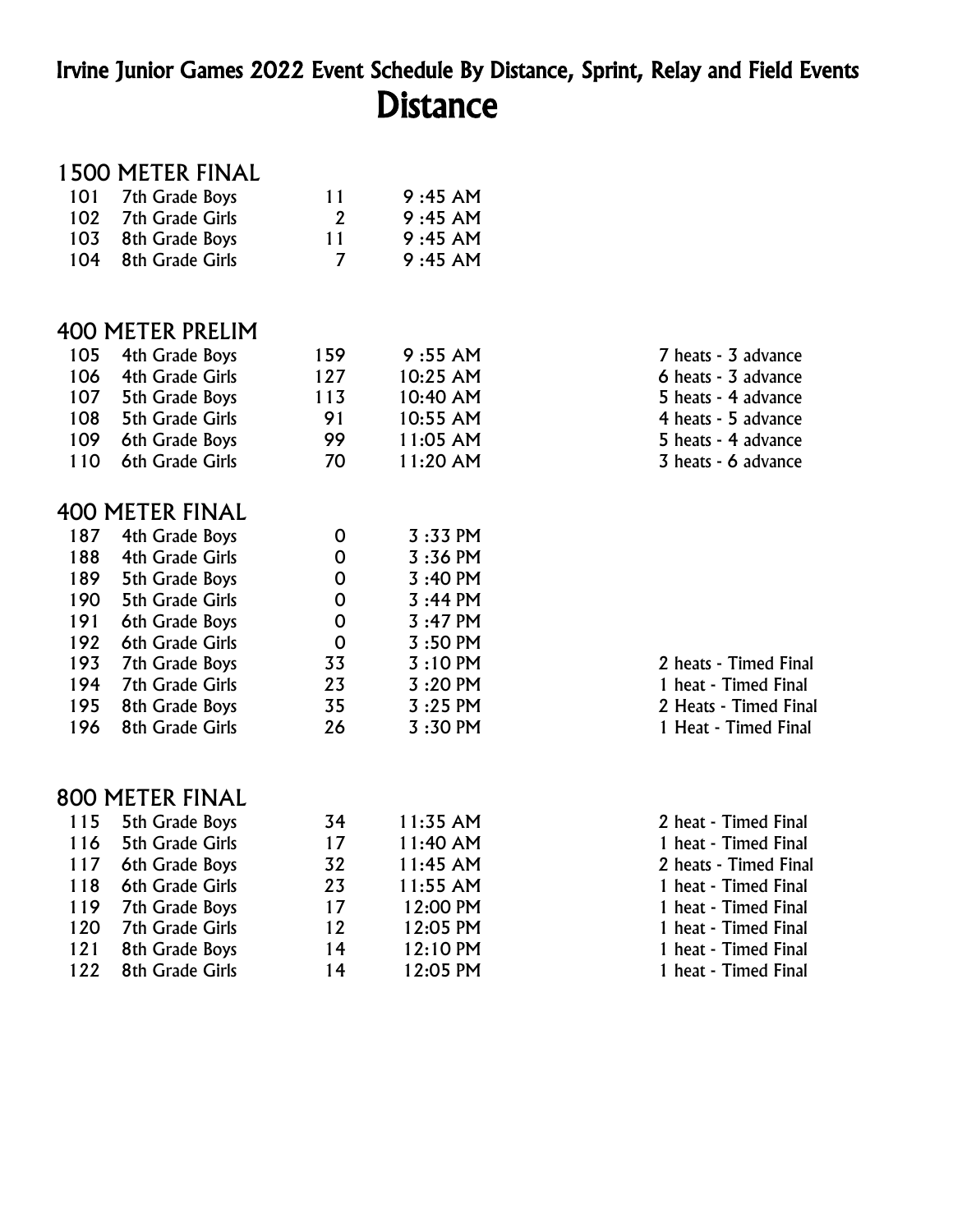# Irvine Junior Games 2022 Event Schedule By Distance, Sprint, Relay and Field Events 50 METER SPRINT

#### 50 Meter Prelim

| 201 | 4th Grade Boys         | 111 | 12:30 PM  | 14 heats - 2 advance |
|-----|------------------------|-----|-----------|----------------------|
| 202 | 4th Grade Girls        | 96  | 12:50 PM  | 12 heats - 2 advance |
| 203 | 5th Grade Boys         | 81  | 1:05 PM   | 10 heats - 3 advance |
| 204 | <b>5th Grade Girls</b> | 64  | 1:20 PM   | 8 heats - 4 advance  |
| 205 | 6th Grade Boys         | 69  | $1:30$ PM | 9 heats - 3 advance  |
| 206 | 6th Grade Girls        | 53  | 1:40 PM   | 7 heats - 4 advance  |
|     | 50 Meter Semi          |     |           |                      |
| 207 | 4th Grade Boys         | 0   | $1:50$ PM | 4 heats - 2 advance  |
| 208 | 4th Grade Girls        | 0   | $1:55$ PM | 4 heats - 2 advance  |
| 209 | 5th Grade Boys         | 0   | 2:00 PM   | 4 heats - 2 advance  |
| 210 | 5th Grade Girls        | 0   | 2:05 PM   | 4 heats - 2 advance  |
| 211 | 6th Grade Boys         | 0   | $2:10$ PM | 4 heats - 2 advance  |
| 212 | 6th Grade Girls        | 0   | $2:15$ PM | 4 heats - 2 advance  |
|     | 50 Meter Final         |     |           |                      |
| 181 | 4th Grade Boys         | 0   | 3:00 PM   |                      |
| 182 | 4th Grade Girls        | 0   | 3:02 PM   |                      |
| 183 | 5th Grade Boys         | 0   | 3:04 PM   |                      |
| 184 | 5th Grade Girls        | 0   | 3:06 PM   |                      |
| 185 | 6th Grade Boys         | 0   | 3:08 PM   |                      |
| 186 | 6th Grade Girls        | 0   | $3:10$ PM |                      |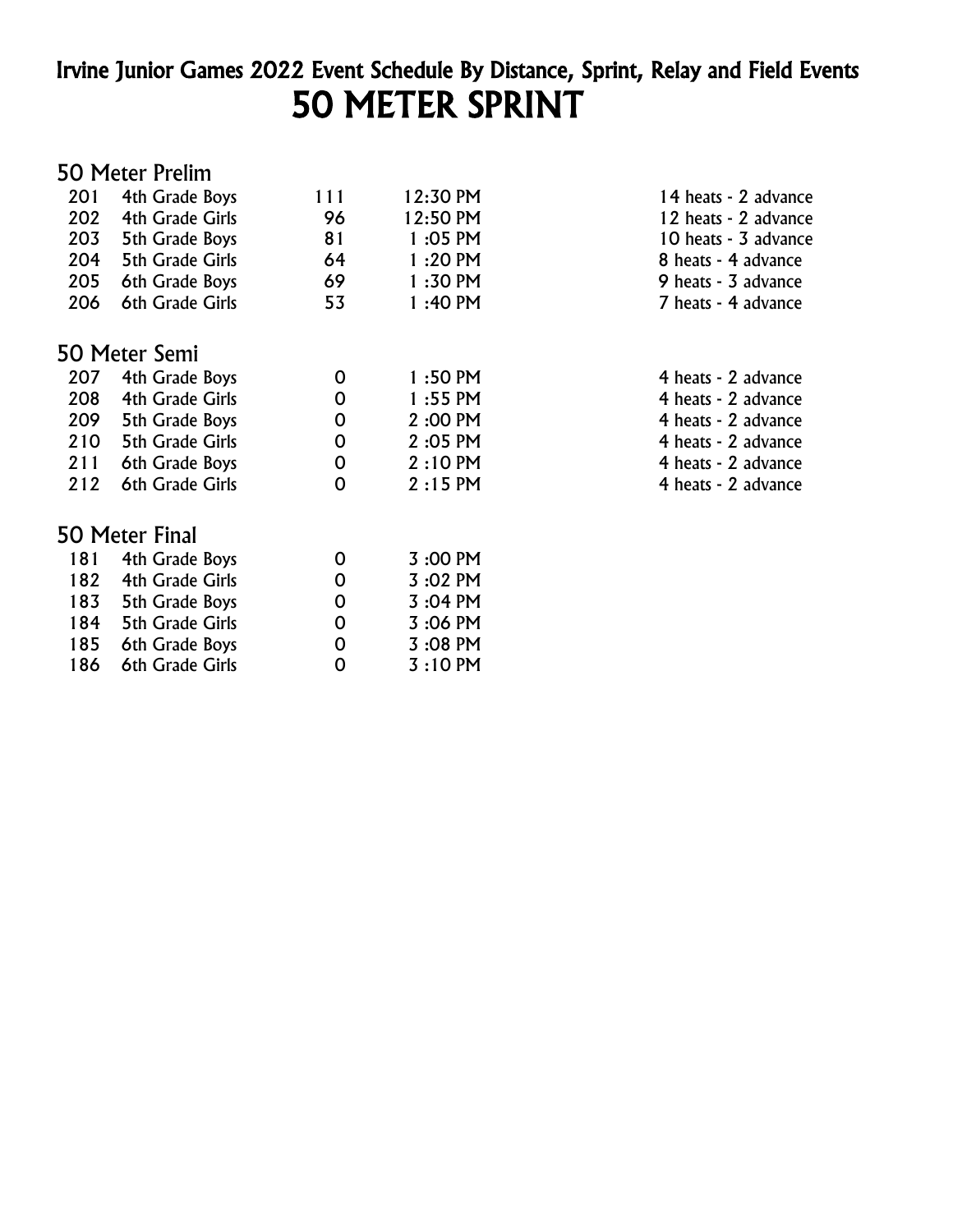# Irvine Junior Games 2022 Event Schedule By Distance, Sprint, Relay and Field Events 100 METER SPRINT

#### 100 METER PRELIM

| 151 | 4th Grade Boys         | 93 | 12:20 PM  | 12 heats - 2 advance |
|-----|------------------------|----|-----------|----------------------|
| 152 | 4th Grade Girls        | 66 | 12:40 PM  | 8 heats - 4 advance  |
| 153 | 5th Grade Boys         | 81 | 12:45 PM  | 10 heats - 3 advance |
| 154 | <b>5th Grade Girls</b> | 60 | 12:55 PM  | 8 heats - 4 advance  |
| 155 | 6th Grade Boys         | 70 | 1:00 PM   | 9 heats - 3 advance  |
| 156 | 6th Grade Girls        | 56 | $1:15$ PM | 7 heats - 4 advance  |
| 157 | 7th Grade Boys         | 39 | $1:25$ PM | 5 heats - 3 advance  |
| 158 | <b>7th Grade Girls</b> | 26 | $1:30$ PM | 4 heats -2 advance   |
| 159 | 8th Grade Boys         | 35 | $1:40$ PM | 4 heats - 2 advance  |
| 160 | 8th Grade Girls        | 27 | $1:50$ PM | 4 heats - 2 advance  |
|     | 100 METER SEMI         |    |           |                      |
| 161 | 4th Grade Boys         | 0  | 2:00 PM   | 4 heats - 2 advance  |
| 162 | 4th Grade Girls        | 0  | 2:05 PM   | 4 heats - 2 advance  |
| 163 | 5th Grade Boys         | 0  | $2:10$ PM | 4 heats - 2 advance  |
| 164 | <b>5th Grade Girls</b> | 0  | $2:15$ PM | 4 heats - 2 advance  |
| 165 | 6th Grade Boys         | 0  | 2:20 PM   | 4 heats - 2 advance  |
| 166 | 6th Grade Girls        | 0  | $2:25$ PM | 4 heats - 2 advance  |
| 167 | 7th Grade Boys         | 0  | $2:30$ PM | 2 heats - 4 advance  |
|     |                        |    |           |                      |

#### 100 METER FINAL

| 100 | Invitational           | 15 | 9:35 AM   |
|-----|------------------------|----|-----------|
| 171 | 4th Grade Boys         | 0  | $2:34$ PM |
| 172 | 4th Grade Girls        | 0  | 2:36 PM   |
| 173 | 5th Grade Boys         | 0  | 2:38 PM   |
| 174 | <b>5th Grade Girls</b> | 0  | 2:40 PM   |
| 175 | 6th Grade Boys         | 0  | 2:42 PM   |
| 176 | 6th Grade Girls        | 0  | $2:44$ PM |
| 177 | 7th Grade Boys         | 0  | 2:46 PM   |
| 178 | <b>7th Grade Girls</b> | 0  | 2:48 PM   |
| 179 | 8th Grade Boys         | 0  | 2:50 PM   |
| 180 | 8th Grade Girls        | O  | 2:52 PM   |

| 12 heats - 2 advance |
|----------------------|
| 8 heats - 4 advance  |
| 10 heats - 3 advance |
| 8 heats - 4 advance  |
| 9 heats - 3 advance  |
| 7 heats - 4 advance  |
| 5 heats - 3 advance  |
| 4 heats -2 advance   |
| 4 heats - 2 advance  |
| 4 heats - 2 advance  |
|                      |
|                      |
| 4 heats - 2 advance  |
| 4 heats - 2 advance  |
| 4 heats - 2 advance  |
| 4 heats - 2 advance  |
| 4 heats - 2 advance  |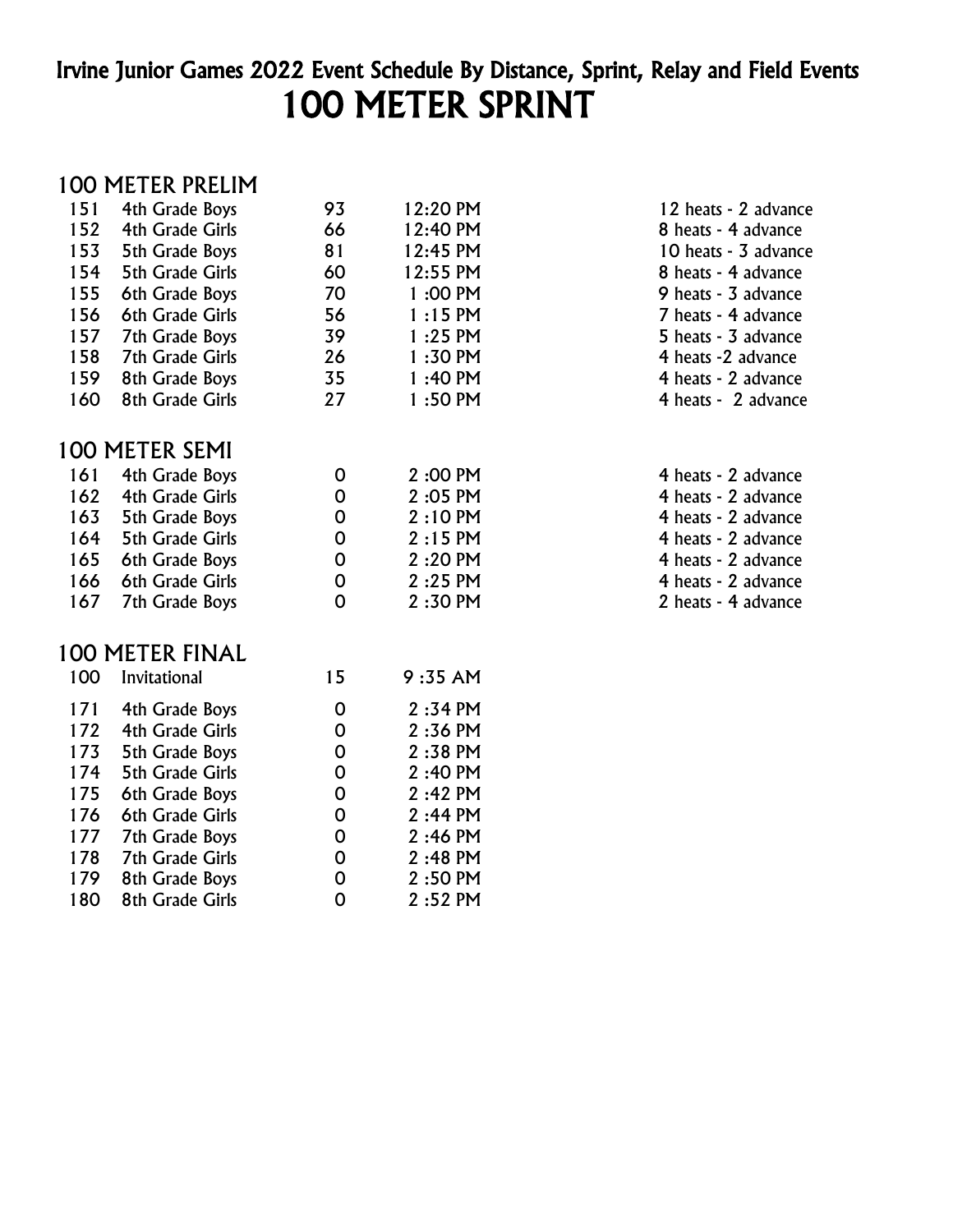# Irvine Junior Games 2022 Event Schedule By Distance, Sprint, Relay and Field Events RELAY

### RELAY

| 701 | 4th Grade Boys         | $3:55 \text{ PM}$ |
|-----|------------------------|-------------------|
| 702 | 4th Grade Girls        | 4:05 PM           |
| 703 | 5th Grade Boys         | $4:15$ PM         |
| 704 | <b>5th Grade Girls</b> | 4:25 PM           |
| 705 | 6th Grade Boys         | 4:35 PM           |
| 706 | 6th Grade Girls        | 4:45 PM           |
| 707 | 7th Grade Boys         | 4:55 PM           |
| 708 | <b>7th Grade Girls</b> | 4:55 PM           |
| 709 | 8th Grade Boys         | 5:00 PM           |
| 710 | 8th Grade Girls        | 5:00 PM           |
|     |                        |                   |